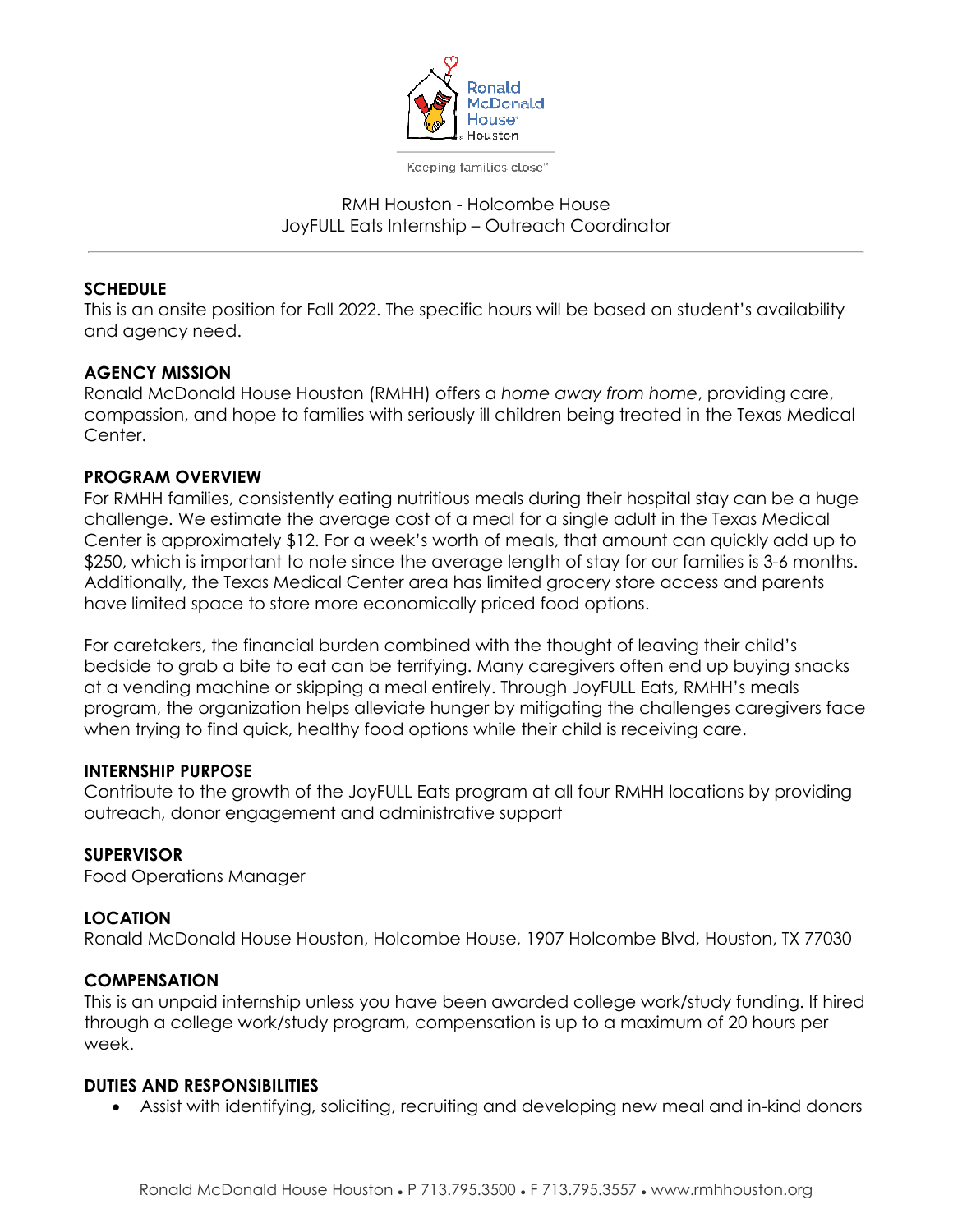

Keeping families close"

- Participate in community outreach to grow current and develop new community partners
- Assist with managing meal donor scheduling for 4 RMHH locations, confirm dates and information are correctly entered and tracked in VolunteerHub (volunteer management system)
- Update and maintain Outlook calendar for each program location
- Assist staff in ensuring that groups' needs are addressed prior to arrival, materials are organized and easily accessible
- Assist with donor recognition and tracking in Raiser's Edge (donor database)
- Provide warm, friendly and timely communication with staff, volunteers, donors and families
- At times develop interesting social media content, flyers in Canva
- Other duties as required and assigned/approved by Food Operations Manager or Operations Team.

## **QUALIFICATIONS**

- A team player who works well in a dynamic, ever-changing environment and capable of understanding new information at a rapid pace
- Someone who is outgoing, a good listener and detail oriented.
- Demonstrates good judgment, flexibility and dependability.
- Proficient knowledge of Microsoft Office products,
- Social media savviness and creativity a plus, experience designing in Canva or willingness to learn
- Ability to interact professionally with donors, staff, volunteers and the public in person, in writing and on the phone
- Ability to relate to families and children of various ages and cultural backgrounds
- Ability to communicate compassionately and interact gracefully with patients and families on a one-on-one basis or in a group setting
- Excellent customer service skills inclusive of external and internal customers

## **REQUIREMENTS**

- Currently enrolled in an undergraduate college program
- Must be fully vaccinated and able to provide proof of vaccination
- Agree to follow COVID-19 safety precautions
- Successful completion of background check

# *The following skills are not required but would be very beneficial.*

- $\checkmark$  Spanish or other language
- $\checkmark$  Clean driving record in order to be added to RMHH insurance and to drive organization's vehicle

# **PHYSICAL DEMANDS**

The physical demands described here are representative of those that must be met to successfully perform the essential functions of this job. Reasonable accommodations may be made to enable individuals with disabilities to perform the essential functions.